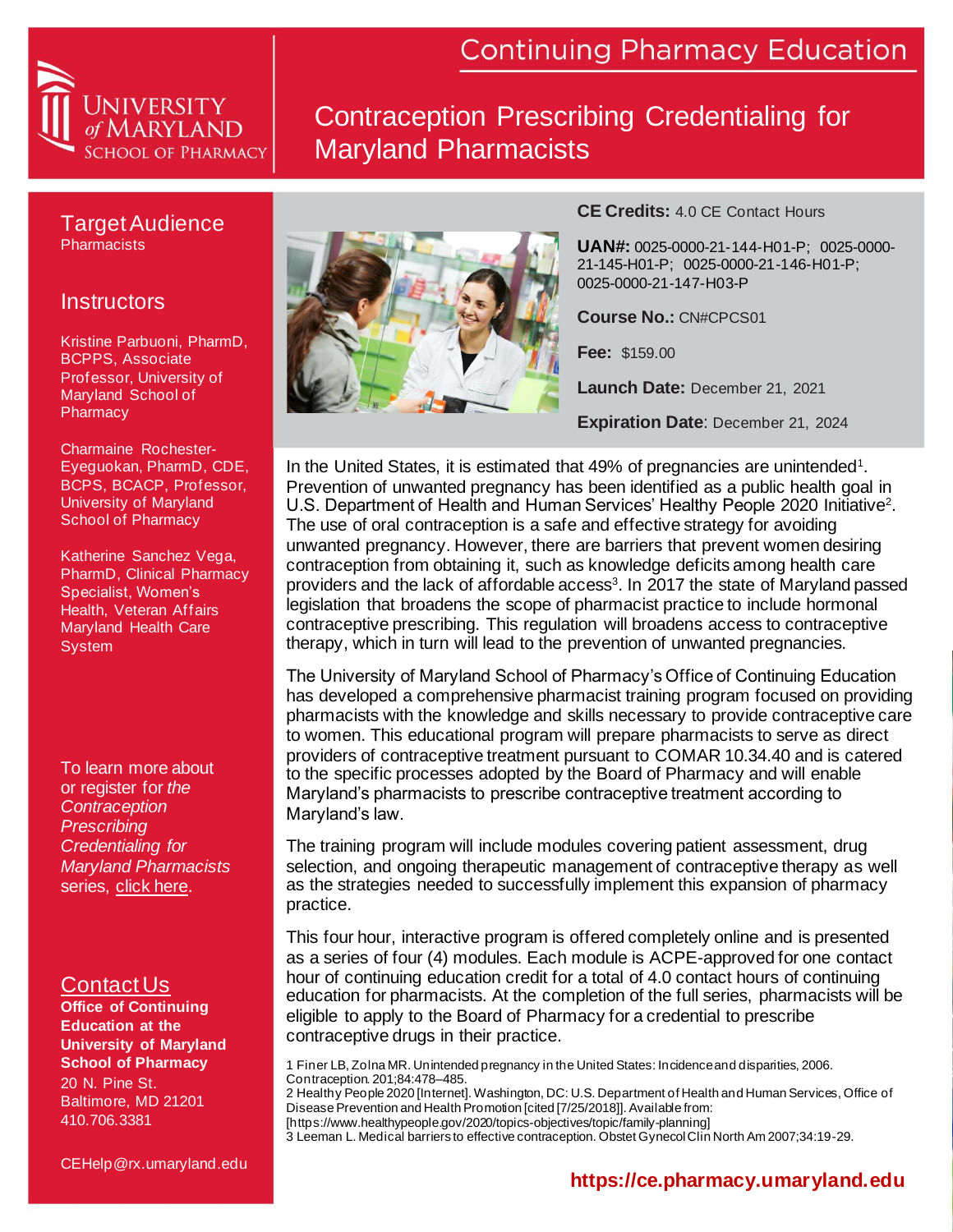#### **Knowledge you need… When you need it. Login today. Modules and Learning Objectives Module 1: Hormonal Contraceptive Products (UAN: 0025-0000-21-144-H01-P, 1.0 Contact Hours)** At the end of this knowledge-based activity, the learner should be able to: 1. Describe how hormonal contraceptive products affect phases of the menstrual cycle to inhibit ovulation; 2. Compare and contrast the pharmacology, efficacy, clinical use, and roles in therapy of the available types of hormonal contraception, including long acting reversible contraception, barrier methods, and other hormonal contraception; 3. Identify patient-related variables that may influence the use of contraception; and 4. List non-contraceptive uses of various forms of hormonal contraceptive products, including but not limited to menstrual bleeding, dysmenorrhea, premenstrual dysphoric disorder symptoms, menstrual migraines, ovarian cysts, and acne. **Module 2: Assessing Women for Hormonal Contraception (0025-0000-21-145-H01-P, 1.0 Contact Hours)** At the end of this application-based activity, the learner should be able to: 1. Given a patient case, including medication and medical history, and using the Maryland Self Screening Risk Assessment for Birth Control, evaluate a patient to rule out pregnancy and determine appropriateness for potential contraceptive use; 2. Given a patient case and using the United States Medical Eligibility Criteria (US MEC) and the Maryland Algorithm for hormonal contraception, assess whether a screened patient is an appropriate or atrisk candidate for hormonal contraceptives; and 3. Select the most appropriate hormonal contraceptive product based on patient- and agent-related variables. **Module 3: Communicating About Hormonal Contraceptives (0025-0000-21-146-H01-P, 1.0 Contact Hours)** At the completion of this application-based activity, the learner should be able to: 1. Formulate a plan to educate women on proper use of all the types of hormonal contraceptive products, including but not limited to when to start, missed doses, back-up methods, and adherence; 2. Formulate a plan to educate women on the risks and benefits of hormonal contraceptive products, including but not limited to warning signs, adverse events, and when to call 911; 3. List counseling strategies to reduce risk of sexually transmitted diseases and discuss the practice of safe sex; 4. List strategies on how to communicate information with other members of a patient's care team; and 5. Discuss strategies to ensure a woman has adequate follow-up with a healthcare provider or referral as needed. **Module 4: Pharmacy Practice Operations (UAN: 0025-0000-21-147-H03-P, 1.0 Contact Hours)** At the completion of this application-based activity, the learner should be able to: 1. Discuss Maryland laws and regulations that allow pharmacists to prescribe hormonal contraceptives; 2. Describe a process to prescribe hormonal contraceptives in pharmacy practice; 3. Explain how to write a prescription for contraceptive products; and 4. Document patient care visits, and the Maryland visit summary related to providing hormonal contraceptive products. **Begin your course by logging in https://ce.pharmacy.umaryland.edu**